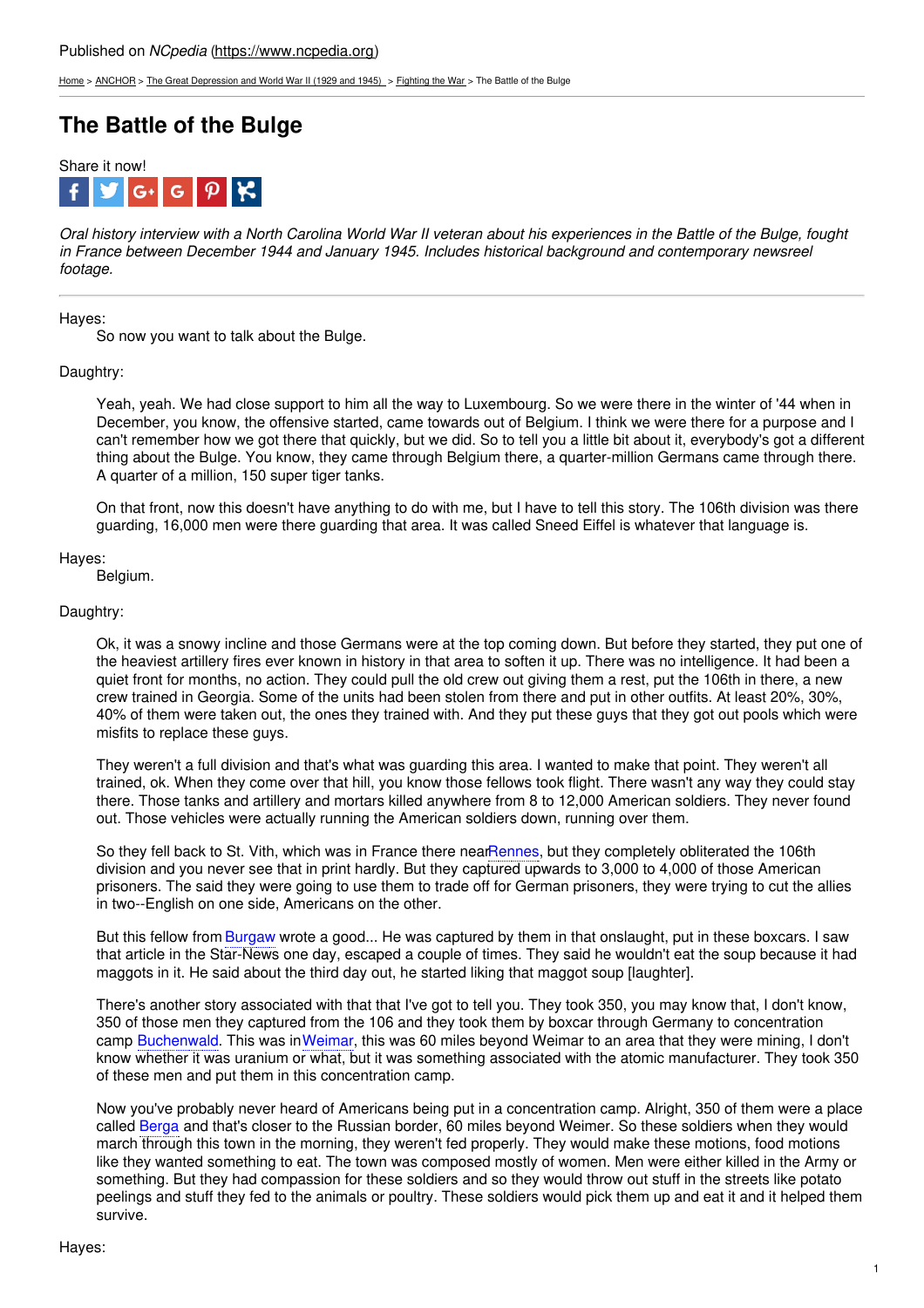## Daughtry:

But imagine the German women feeling compassion. If they'd have been caught, they'd have been shot on the spot.

## Hayes:

Well tell me about, was the Bulge happening, you were not in the middle of it, but did you feel the impact of it or...

## Daughtry:

Yes, I'm going to tell you about it, but I wanted to tell this story about these people of the 106th before I forget about it. Seventy of those guys were Jews. They were killed immediately. So these little stories are big, but you never hear about it. The only way you hear about it sometimes is from somebody that knew about it. But getting back to the Bulge, alright. For three days prior to that, they were beating the hell out of us, the Germans were. Snow and fog, the fog was really 25 to 50 feet at the most you could see. It was Americans killing Americans a lot of times. You heard something, you shot. We didn't but the infantry guys did. I knew a lot of them and talked to them and so this was going along for several days, you know, after they came through and swing over, after they had surrounded the 82nd and the 101st. See, all that came in short order.

## Hayes:

Well were your guys getting called in to bomb?

## Daughtry:

Well they couldn't because of the snow and fog. No air support for the 101st and 82nd. So I'm getting to the good part. The third night, well it went to zero, froze over all that snow and ice, bottled up. The Germans had sent a spearhead from the Bulge towards the city. We were in there, and so we could hear the artillery coming. It got louder and louder those three days, boom, boom. That third day, they were within five miles of Luxembourg. Alright, the night after the third day, you could see 100 miles straight up [laughter]. I mean it felt like that, it felt so good. Our group was on the left flank, they had a P-47 outfit on the right flank. Alright, we went in there, caught those guys bumper to bumper, they couldn't bulge. They were frozen in the ice, their head vehicles.

## Hayes:

Really.

## Daughtry:

They had these cannon fodder, the young guys out in front. They were stationary, all of them there stuck. It took all day long and we completely obliterated that spearhead, the 200 P-47's. Alright, that gave General Patton clearance. I went to that battlefield. I cannot explain it. I had to see what it was, but horse-drawn, bumper to bumper a lot of them. You know they hauled their food supplies.

## Hayes:

You mean afterward you went in to see...

Daughtry:

Yes, yes.

## Hayes:

It was burned-out tanks.

## Daughtry:

Yes, it was strong. You know, you heard about the thing that happened over there in Desert Storm about that?

## Hayes:

Yes, yes.

## Daughtry:

Alright, well, this was just like that only more so. It was 500 vehicles and like I say most of them were horse-drawn. Those that where the 50-calibers hit those horses, they would explode you know. It was a ferocious thing. Those kids they had out, you know they put their 14, 15-year-old kids out in front. They look like ducks from the air. I didn't see it, but the pilots were telling me about it and they looked like grown men out there, but some of them were just like cannon fodder. They did that a lot, young people out in front. So that, as I saw it, broke it wide open and we also got a presidential citation for that act of clearing away from Mr. Patton. So it took him a while to get, I don't know how long it took him. It was 70-80 miles worth with tanks and so forth, it took him a pretty long time to get there, 8 or 12 hours, I don't know. But when they got there, it went right through that wall of Germans, right on through the other side, split the Germans. So I don't know whether you ever heard it explained just how it was. But from then on it was Katy bar the door for the Germans. You know what I mean. They were in full retreat after that maneuver of Patton through that pocket. The Germans, though, were good for that kind of warfare and we lost a lot of men in that Battle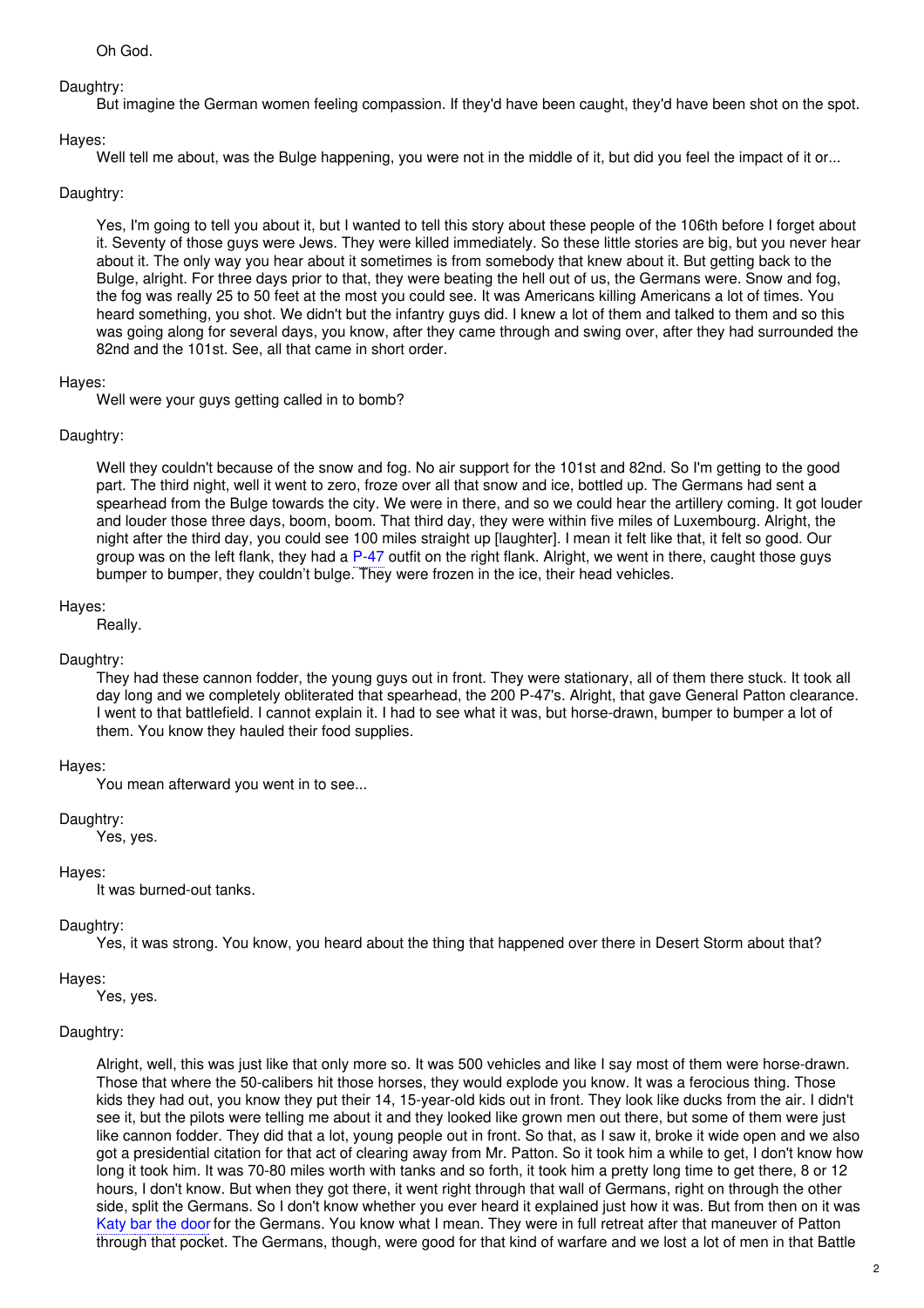of the Bulge. I cannot say it was over 75,000 men easily, American soldiers killed, and pursuant to Germany because they were good at retreating. You know they were professional soldiers and following retreat, you were on the offense. You were in trouble.?

**User Tags:** Battle of the Bulge Europe history military North Carolina History Page prisoners of war soldiers **Students Teachers** World War II All Rights Reserved **From:** LEARN NC North Carolina History: A Digital Textbook **Copyright Date:** 2004 **Places:**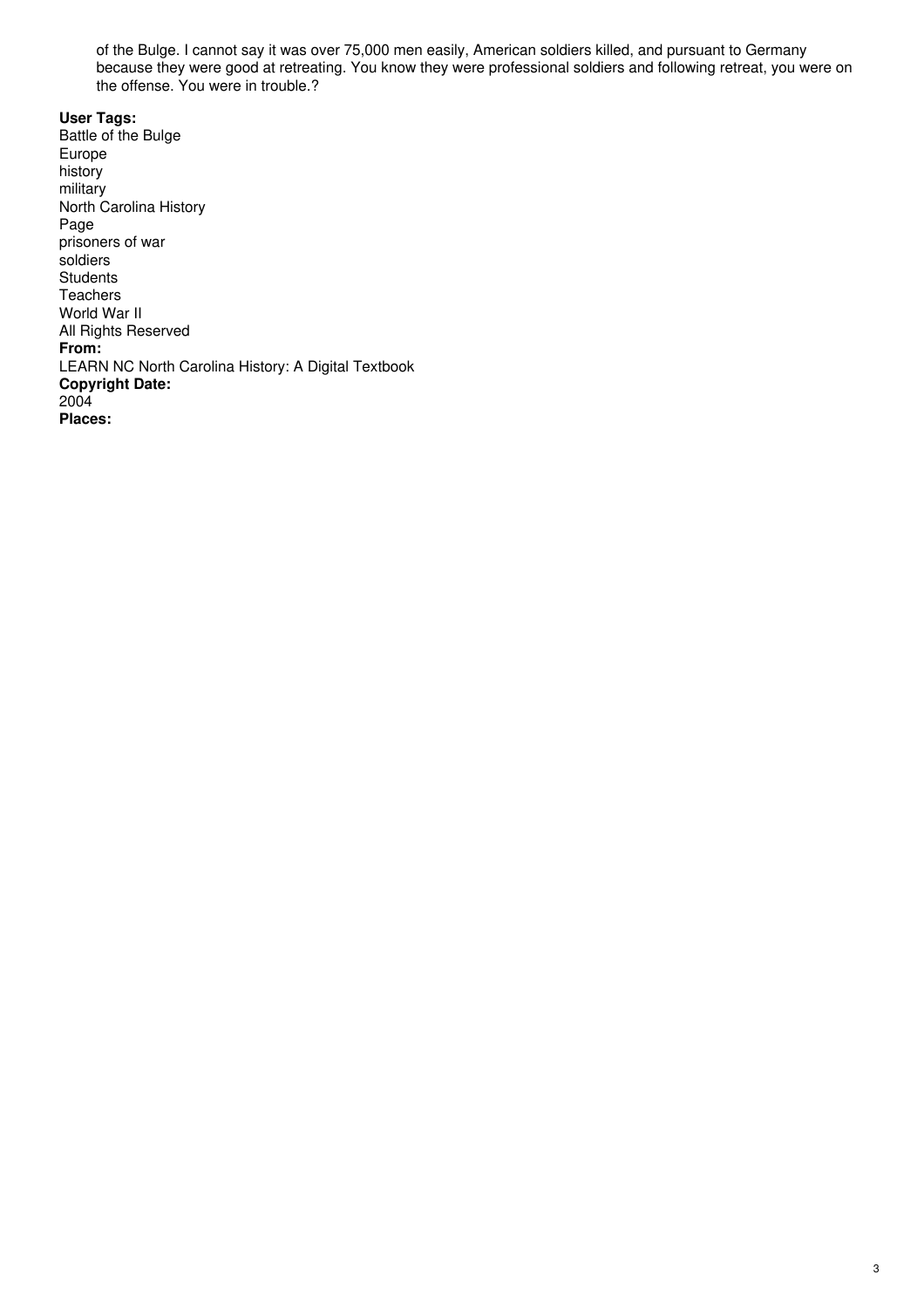

This map shows the "bulge" in the Allied lines after the German Ardennes Offensive of December 1944. **Watch and Listen:**